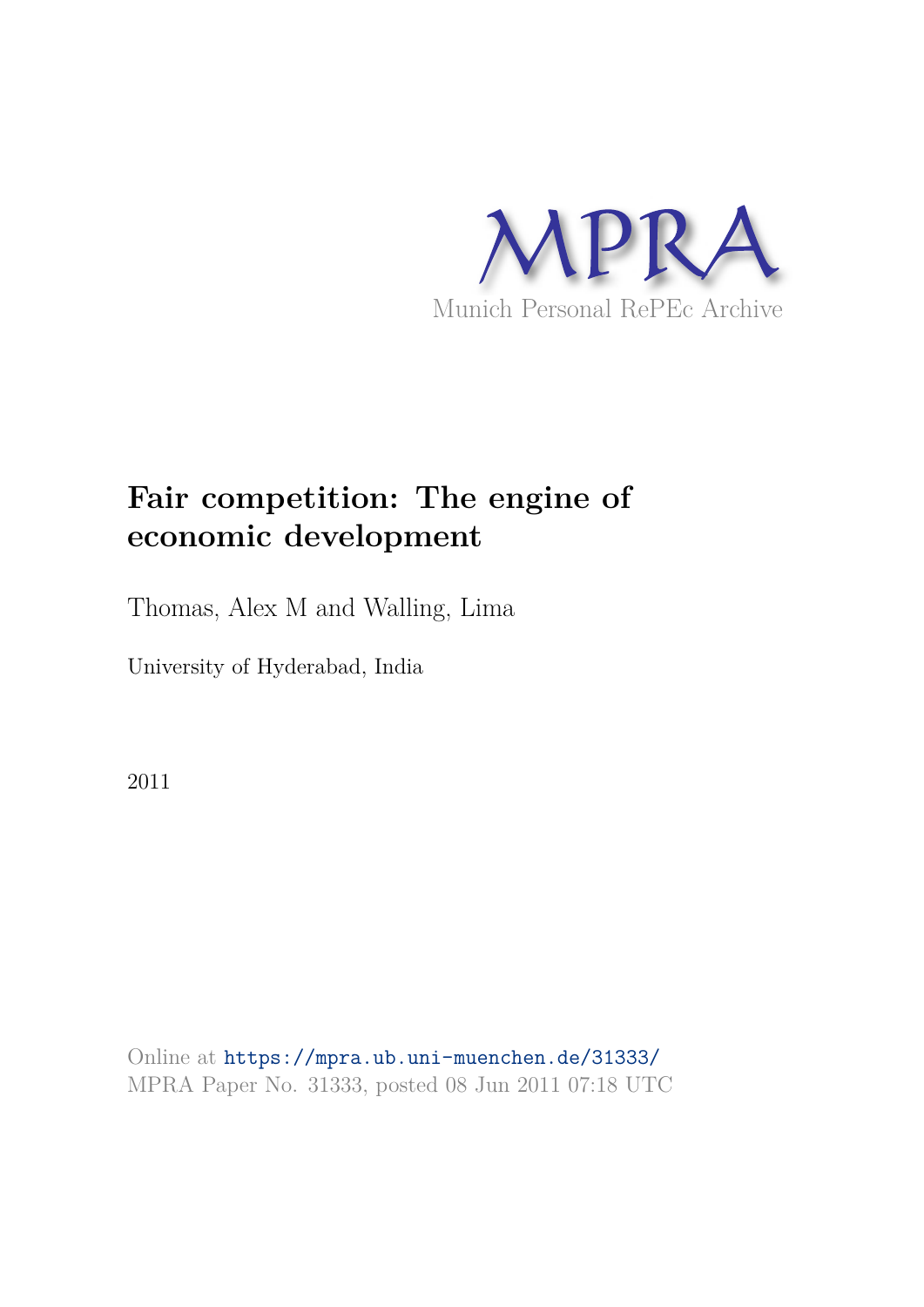# **Fair Competition: The Engine of Economic Development**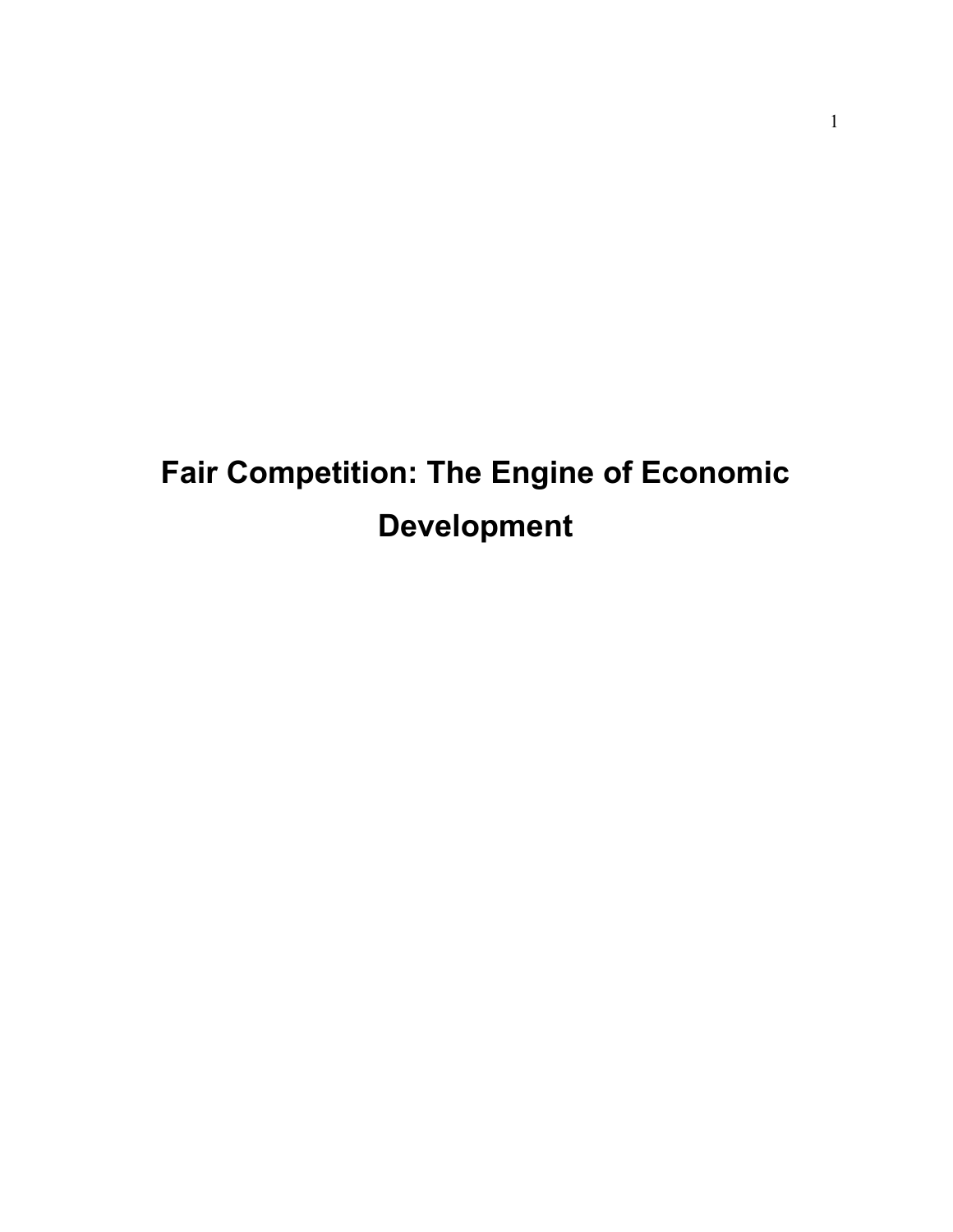### **Author information**

Alex M. Thomas Research Scholar M Phil Economics alexmthomas@gmail.com

S LimaKumba Walling Research Scholar PhD Economics akumwalling@gmail.com

Department of Economics University of Hyderabad **Gachibowli** Hyderabad Andhra Pradesh 500046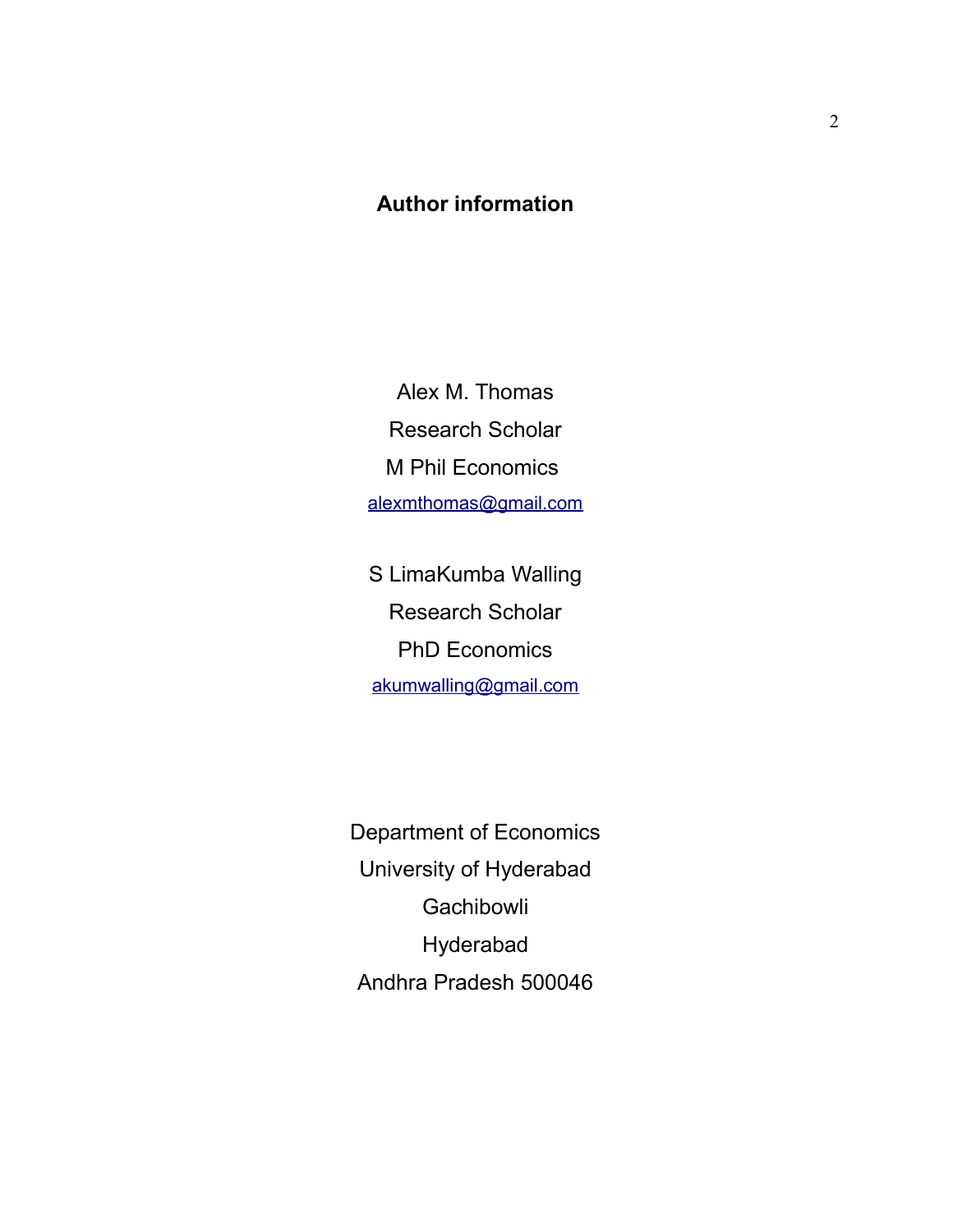#### **Fair Competition: The Engine of Economic Development**

The idea of competition is central to economics. The study of perfectly competitive economies attracted economists till mid 1900s when Edward Chamberlain and Joan Robinson attempted to develop a competition theory which is more realistic. Today, this is known as imperfect competition. Economists have also looked at how oligopolies, monopolies and monopsonies operate, in a theoretical setting, often with the help of game theoretic tools. In conventional economics, the study of competition falls under the label of microeconomics. However, both macroeconomics and growth theories implicitly assume a certain notion of competition. Thus, in economic theory, conclusions emanating from growth theories crucially depend on what sort of competition is assumed.

#### **Competition and economic development**

Economic development refers to an improvement in the livelihood of people – in terms of incomes, availability of employment, access to safe drinking water, access to health facilities, access to housing facilities, access to education, access to credit, access to information, access to transportation, access to telecommunication and so forth. Usual accounts of economic development highlight the role of human capital, incomes, health facilities, better institutions, etc in improving the quality of life of people and thereby promoting economic growth as well as development. Though all accounts of economic growth implicitly assume a certain *state* of competition (perfect competition, oligopoly, monopoly or a combination of the three), this state is often given inadequate attention in the literature and in policy discussions. In fact, what is often overlooked is that the factors which promote economic development work only under a certain configuration of competition. However, an adequate understanding of the concept and mechanism of competition is yet to be found in the economic literature. This lacuna creates problems not only for economic theory but also for applied economics; in particular, for policies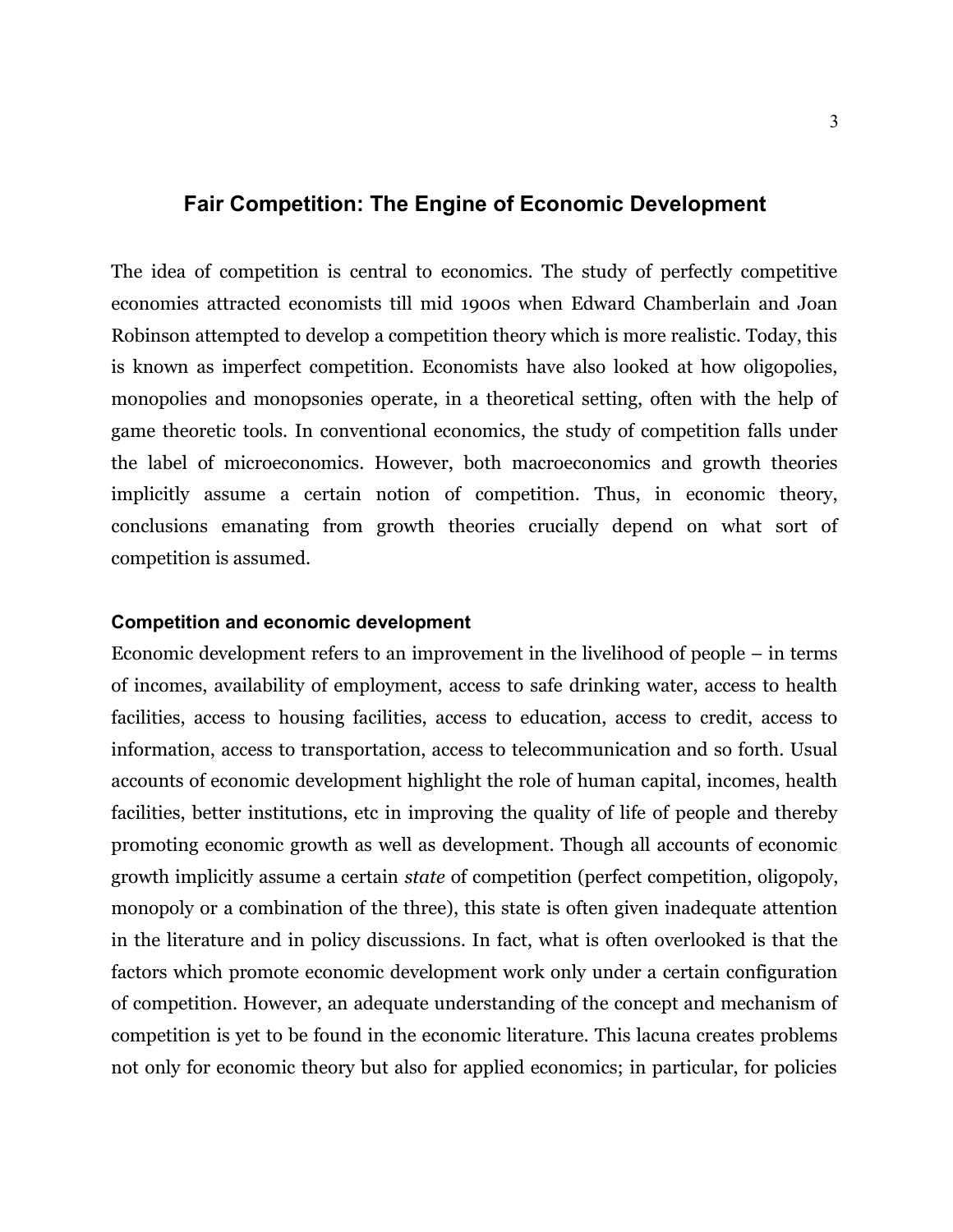designed to promote economic development such as competition law, banking restrictions, financial regulation, labour laws, trade directives, etc. For instance, it has been pointed out that attempting to promote competition and efficiency may actually cause unemployment (Bhattacharjea 2010, 32).

#### **What is fair competition?**

Prefixing competition with fair brings to our consideration the issues of justice and ethics. There, however, cannot be a universal algorithm for what is just and ethical. These have to be devised based on concrete socio-economic conditions prevailing in a country. For example, in a country which has a small population of labourers, adoption of labour-saving technology is relatively less unjust when compared to a country which has a large unemployed labour force. In short, the idea of fairness should be contextual, especially when examining a complex phenomenon such as competition. Therefore, fair competition can only be defined keeping in view the broader macroeconomic objectives of India such as elimination of poverty, increasing employment, ensuring price stability, etc. This brings us to the question: can the objectives of competition law be diametrically opposed to the broader macroeconomic objectives? Can we have efficiency as an objective even it leads to job losses? Shouldn't competition law be so designed to promote economic development? Bharracharjea categorically writes in the negative that

the objective of modern anti-trust is to present market players from restricting competition in ways that are on balance harmful to efficiency and consumer welfare. It targets abuse of a dominant position in the market, not firm size or dominance as such, and it does not seek directly to control prices or profits: it only strives to preserve conditions which would allow market forces to keep them in check. It does not attempt to fulfill social objectives such as protecting employment. (Bhattacharjea 2010, 32)

In the following paragraphs, it will be argued that fair competition is a necessary condition for economic development and in order to ensure this, one requires an indepth understanding of the sphere of production and social relations in an economy.

#### **Competition policy**

Usually, competition laws are in place to ensure that firms can make price and quantity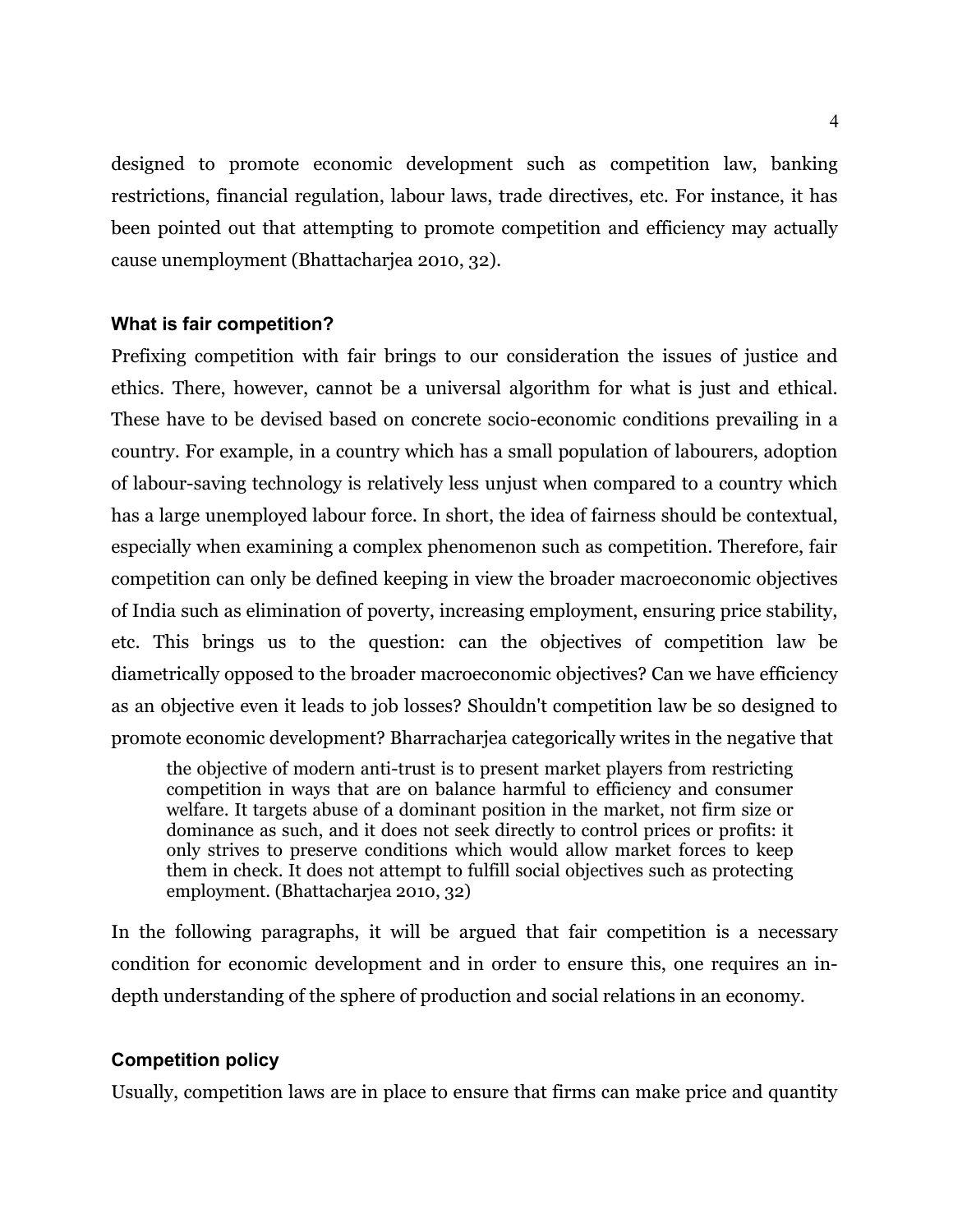adjustments with ease without abusing its dominant position; the merits of such adjustments are efficiencies in allocation and production and the welfare of consumers. Moreover, as the following excerpt (which is part of a recent judgment pronounced by the Supreme Court of India) indicates, the notion of competition is only applied to market structures:

The main objective of competition law is to promote economic efficiency using competition as one of the means of assisting the creation of market responsive to consumer preferences. The advantages of perfect competition are three-fold: allocative efficiency, which ensures the effective allocation of resources, productive efficiency, which ensures that costs of production are kept at a minimum and dynamic efficiency, which promotes innovative practices. (*Judgment in Civil Appeal No. 7999 of 2010 pronounced on 9th September, 2010*)

The above passage suggests that the creation of markets which respond to consumer preferences promote economic efficiency. Ultimately, competition law aims to create an economy which enjoys the benefits of perfect competition. By now, it is quite well known that the state of perfect competition is a situation in which "the possibility of any competitive behavior has been ruled out by definition" (McNulty 1968, 641); although it figures prominently in all textbooks of microeconomics. It is a state where the forces and effects of competition have reached their limit. In fact, according to McNulty, the concept of perfect competition is "analogous not to the principle of gravitation but rather to the idea of a perfect vacuum" (McNulty 1968, 643). Moreover, dynamic efficiency is not compatible with a state of perfect competition. For, innovation in one firm will enable it to fix prices and it will ensure extra-normal profits. In a state of perfect competition, the firms are price takers who earn just enough to cover their costs. Therefore, the above objective of competition policy seems to be flawed on the following grounds: (1) perfect competition as a state of affairs is not only unrealistic but also undesirable owing to the absence of any competitive forces, (2) sphere of exchange is preferred over sphere of production which can lead to the creation of inappropriate policies, especially for a country like India.

#### **Understanding the process of competition: markets and prices**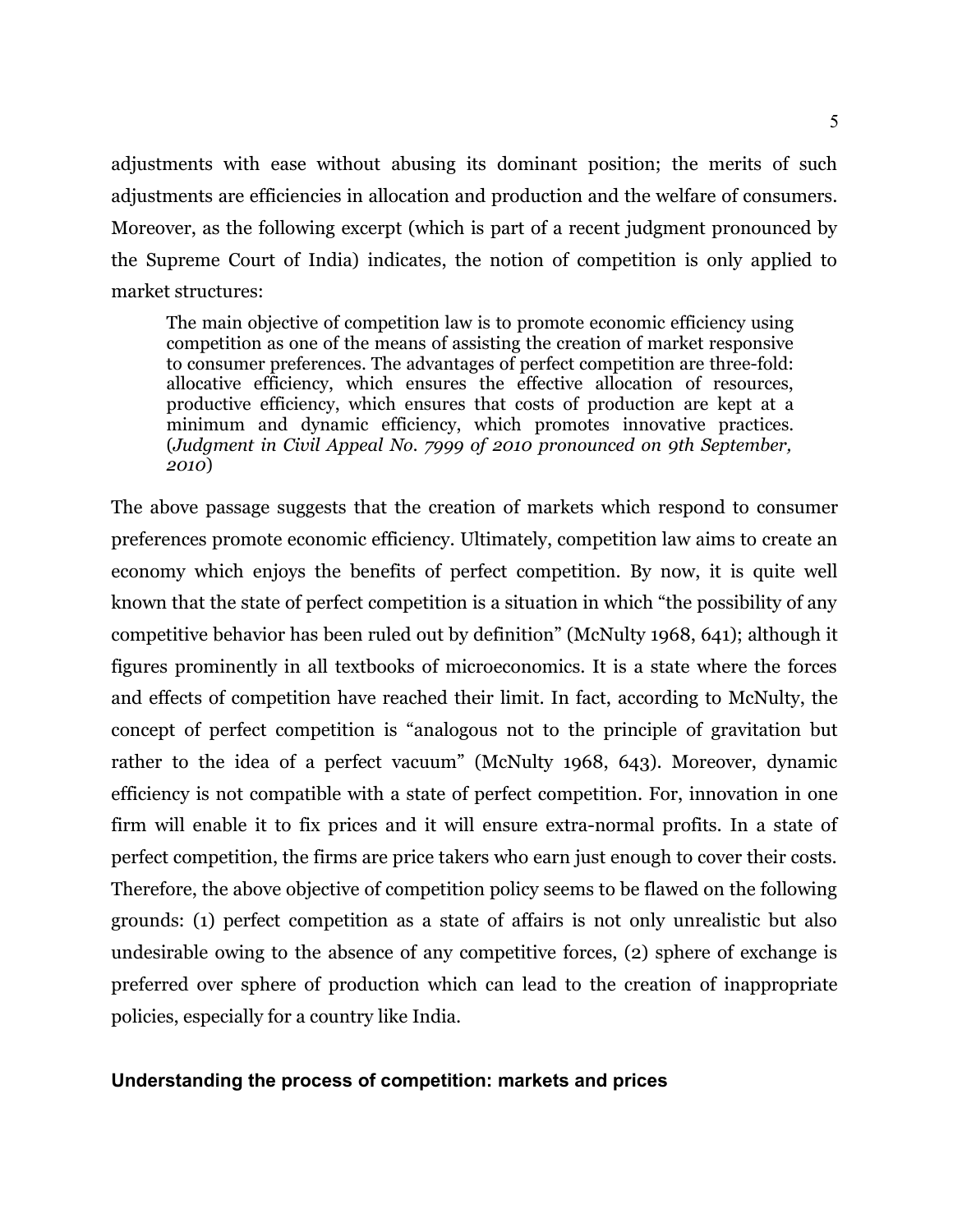One of the explanations provided for sustaining competition in markets is the protection of consumer interests. A competitive market structure, in theory, alters quantities and prices in accordance with the consumer tastes and preferences. Such an understanding of competition makes the error of viewing consumers as distinct from producers. An individual, in most cases, is both a producer and a consumer of commodities and services. One wonders why competition protects only consumer interests. For instance, if an individual does not receive adequate income from production, she will not be able to participate in the consumption process. The reason behind this demarcation of individuals into consumers and producers is because of the dominance enjoyed by the sphere of exchange in modern economic theory and analysis. The prominent economist, Krishna Bharadwaj points out the danger in such analyses:

The relations of exchange are not autonomous, nor are the extent and specific forms of exchange. They are primarily, and to a considerable extent, a manifestation of the relations in production, which, as it were, provide a basis for supporting the sphere of exchange (or circulation). The type of exchange signifies the existence of a certain institutional organizational form within which production takes place. (Bharwadwaj 1986, 66)

In other words, the study of exchange relations cannot be divorced from that of production relations and conditions. More importantly, the conception of competition cannot afford to look at the sphere of exchange alone.

The concept of competition has to have empirical relevance and should be operational in nature. Usual accounts of competition, limited as they are, primarily study the interaction between private business firms. This narrow outlook poses severe problems for an economy such as ours. For, as we know, organised sector employment forms less that 10 per cent of the total employment. A satisfactory account of competition for India must be able to describe how firms/households compete in the informal sector. Or, it should throw light on how the informal sector and formal sector compete, if at all, for labour. In other words, an informed competition policy can only be formed after we have an adequate understanding of the *structure* of the Indian economy – relating to production, exchange, consumption, employment, demographics, finance etc.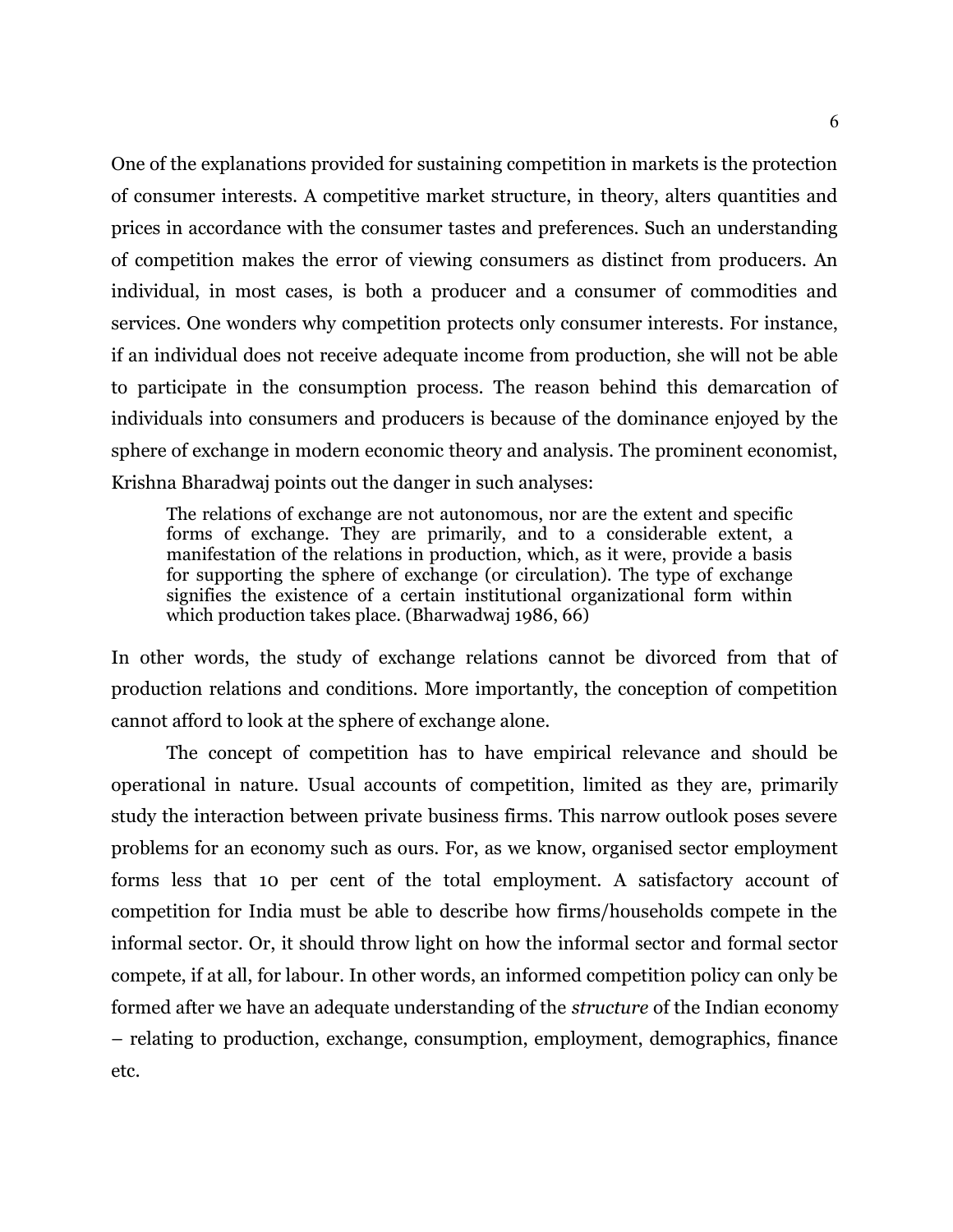The idea of allocative efficiency is linked to the theory of prices. The relationship between market prices, efficiency and economic development therefore requires to be scrutinized. First, the idea that market prices are unbiased, neutral and apolitical needs to be dispelled. Such a view is tenable only if the sphere of exchange is divorced from the sphere of production. To quote Bharadwaj again:

Under competitive exchange, an appearance is maintained of an intrinsic justice in the operation of the impersonal and 'self-propelling' market forces of supply and demand, especially when distribution is also explained on the same ground (Bharadwaj 1986, 21).

In short, it would be dangerous to make market prices the sole regulator of exchange. For, "exclusion in inherent in the logic of markets. Markets may exclude people as consumers or producers or both" (Nayyar 2003, 97). Consumers can be excluded from the market owing to insufficient incomes or because of their location. Producers can be excluded if they have neither physical nor financial assets. They can be also excluded if they do not have capabilities which are acquired through formal education, training or experience. However, from the point of view of efficiency, these exclusionary tendencies of the market pose no problem. But, if the objective is economic development, trying to achieve efficiency may not be the correct path to choose. Thus, the objective of fair competition becomes crucial, for market prices can have devastating effects on the livelihood of a large number of people.

Evidently, pricing mechanism alone cannot lead to fair competition and hence to economic development. Indeed, competition exists in varying degrees in all aspects of our economic lives – be it employment, production, consumption or sales. Fair competition, however, is largely a function of the institutions which are in place. They could be taxation laws, banking regulations, investment limits, restrictions on foreign exchange, labour laws, etc. Or they could be determined by gender, caste, region or language. Or they could be directly affected by the sector in which the individual is employed – formal or informal sector. Since competition law is an institutional arrangement which mediates between economic development on the one hand and social development on the other, it ought to occupy a more critical role in promoting development (see Nayyar 2003, 99 on the crucial role of institutions) and not just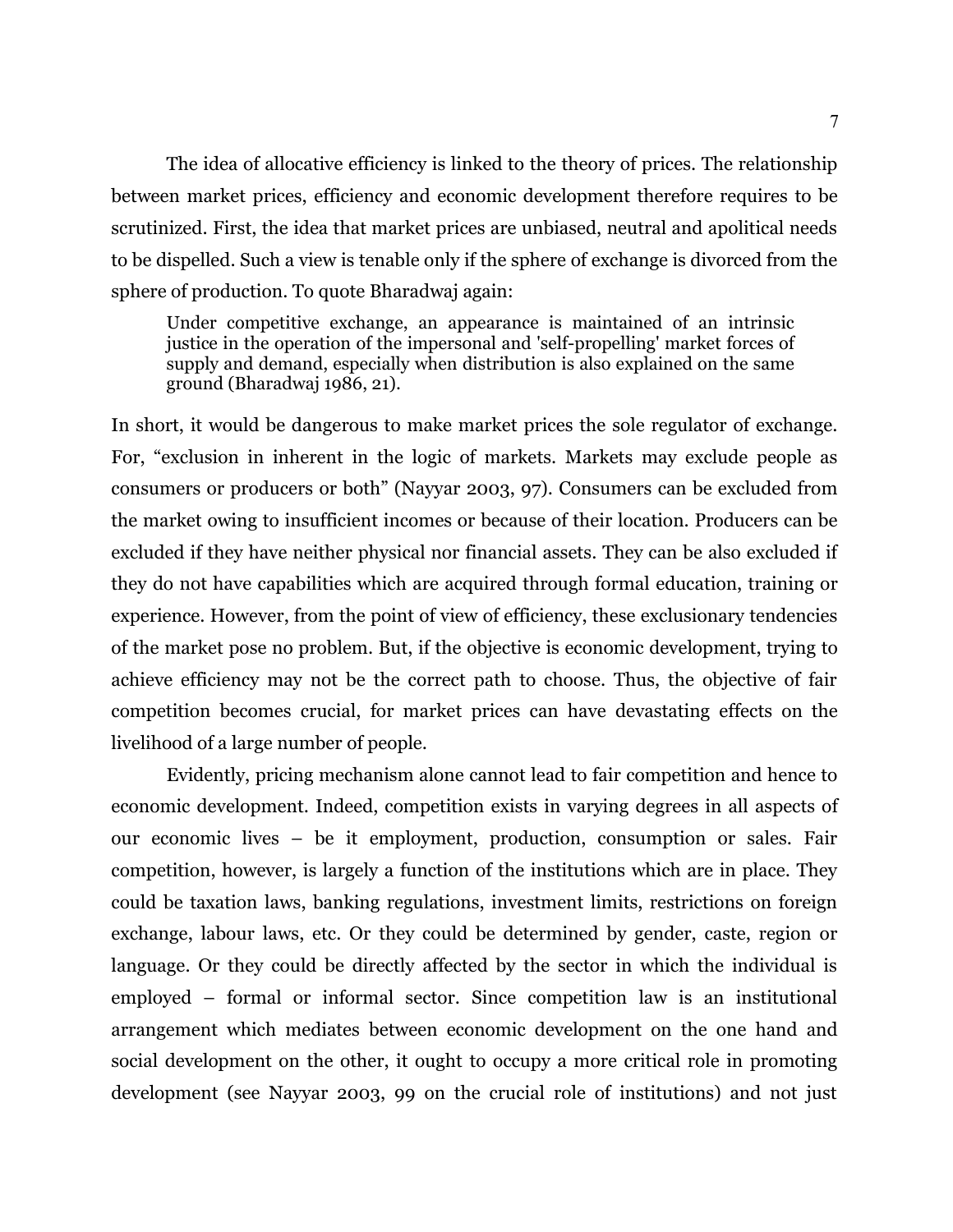attempt at achieving efficiency.

#### **Towards 'fair' competition**

Interestingly, the word competition comes from the Latin word *competere* which meant 'strive together'. An appropriate notion of competition should, perhaps identify, ways in which individuals and firms can 'strive together' or compete which could result in improvement in quality of commodities and services, increase in profits and wages, strengthening of consumer loyalty as well as freedom, better organizational arrangement, environmental gains and overall gains to the entire community. Only if competition is conceptualised in such a manner can we achieve economic development. The above outcomes of competition become irrelevant if one cannot describe the process of competition itself. Since economics primarily deals with prices and quantities, non-economic factors affecting competition such as gender, caste, religion, language, etc are not taken into account. In fact, these socio-cultural factors play a very significant role in the Indian production sphere. For example, a dalit woman may be denied a service even if she can pay its market price. Or they end up in poorly paid jobs such as sweepers, loaders, unskilled construction workers, security guards, etc (Ghosh 2011).

A satisfactory account of competition must at least contain answers to the following questions:

(1) What processes can be considered competitive?

(2) Which factors determine the ability to compete?

(3) What are the benefits of competition?

The temptation to answer these questions in terms of equilibrium outcomes must however be resisted.

Processes which can be considered competitive would depend on the specific socio-political and economic conditions of an economy. For instance, because 60 per cent of Indians are employed in agriculture, one should be skeptical about a competition policy which favours non-agricultural sectors at the expense of agriculture. For, such a policy will have undesirable affects on the earnings of those involved in agriculture.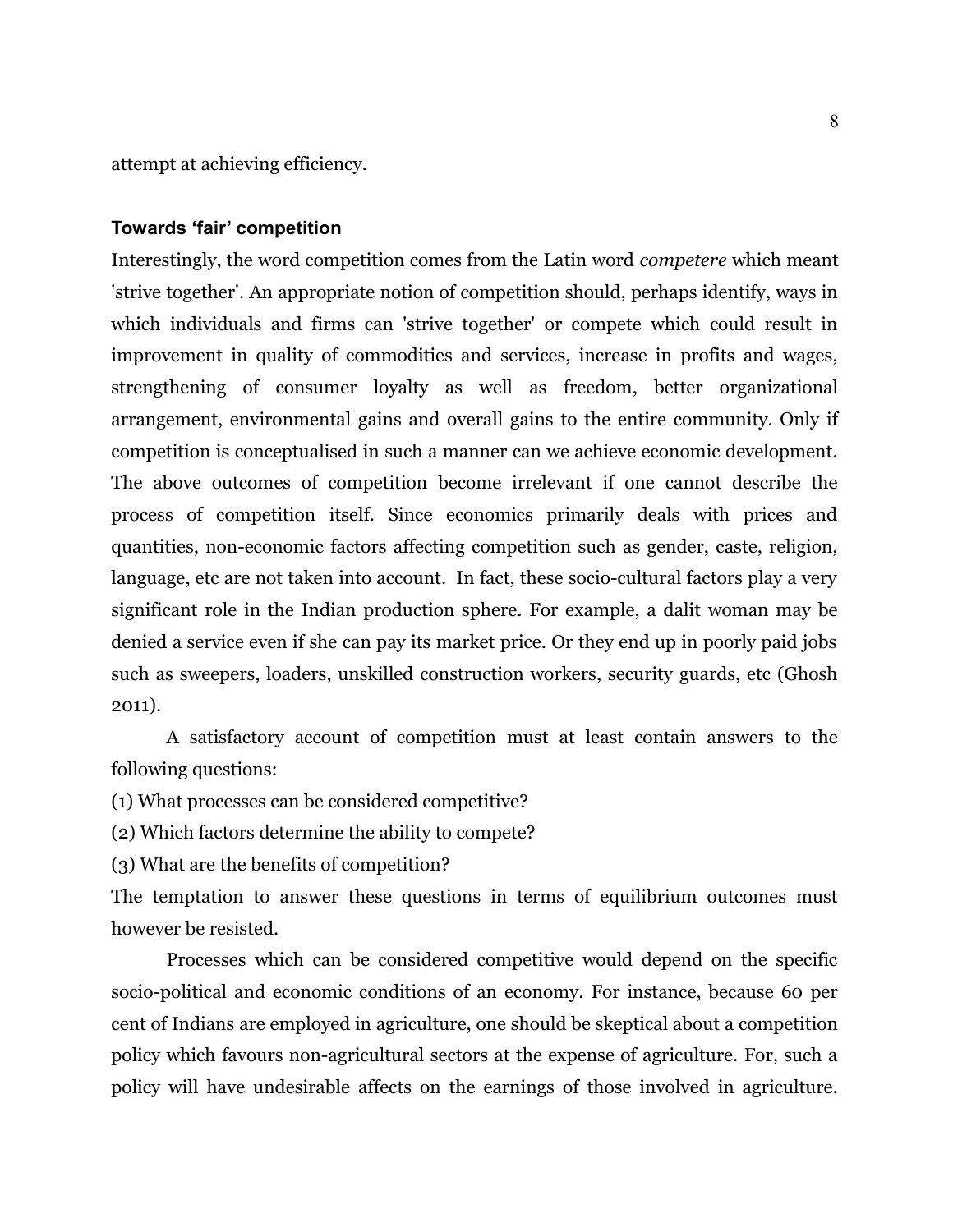Similarly, a competition policy which targets the formal sector alone will have adverse effects on the informal sector. Therefore, our competition policy should be one which not only takes intra-industry and inter-industry competition into account, but also the competition between agriculture and non-agriculture, formal and informal and rural and urban sectors. The existing notion of competition is one which only tries to attain efficiency. Surprisingly, it has been argued that firms which promote development could engage in anti-competitive behaviour (Ghosh and Ross 2008, 37) and hence competition policy should not try to promote economic development. Such a rationale cannot be accepted if the objective of competition policy is to attain fair competition and through this economic development.

The *ability to compete* will be constrained by the availability of factors such as: incomes, technology, property, learning, information, credit, etc. Access to credit is a major hurdle especially for small firms (Penrose 1959, 192). In addition, the location of firms will crucially determine the ability to compete. For example, a producer who is located in an urban slum will not have easy access to public services. Non-economic factors such as gender, caste and language also play an important role as pointed out earlier.

No ex ante judgments can be made about the outcomes of competition. This is because, the outcomes would be determined through a complex interaction of economic and non-economic forces. Sylos-Labini, an economist who devoted numerous years studying oligopoly, writes:

cost reductions due to new methods which, because of technological discontinuities, are not within reach of all firms lead not to price reductions but to increased profits. On the other hand, trade-union pressure or government intervention may cause cost reductions to be translated into higher wages (Sylos-Labini 1969, 123).

The above excerpt highlights the dynamic role of interdependence present in an economy. That is, the rice industry, steel industry, electronics industry and mobile phones industry are interrelated. This interdependence is clearly brought out in an input output transactions table. In any case, because technological improvements are often firm specific, they generally result in increased profits and not in price reduction.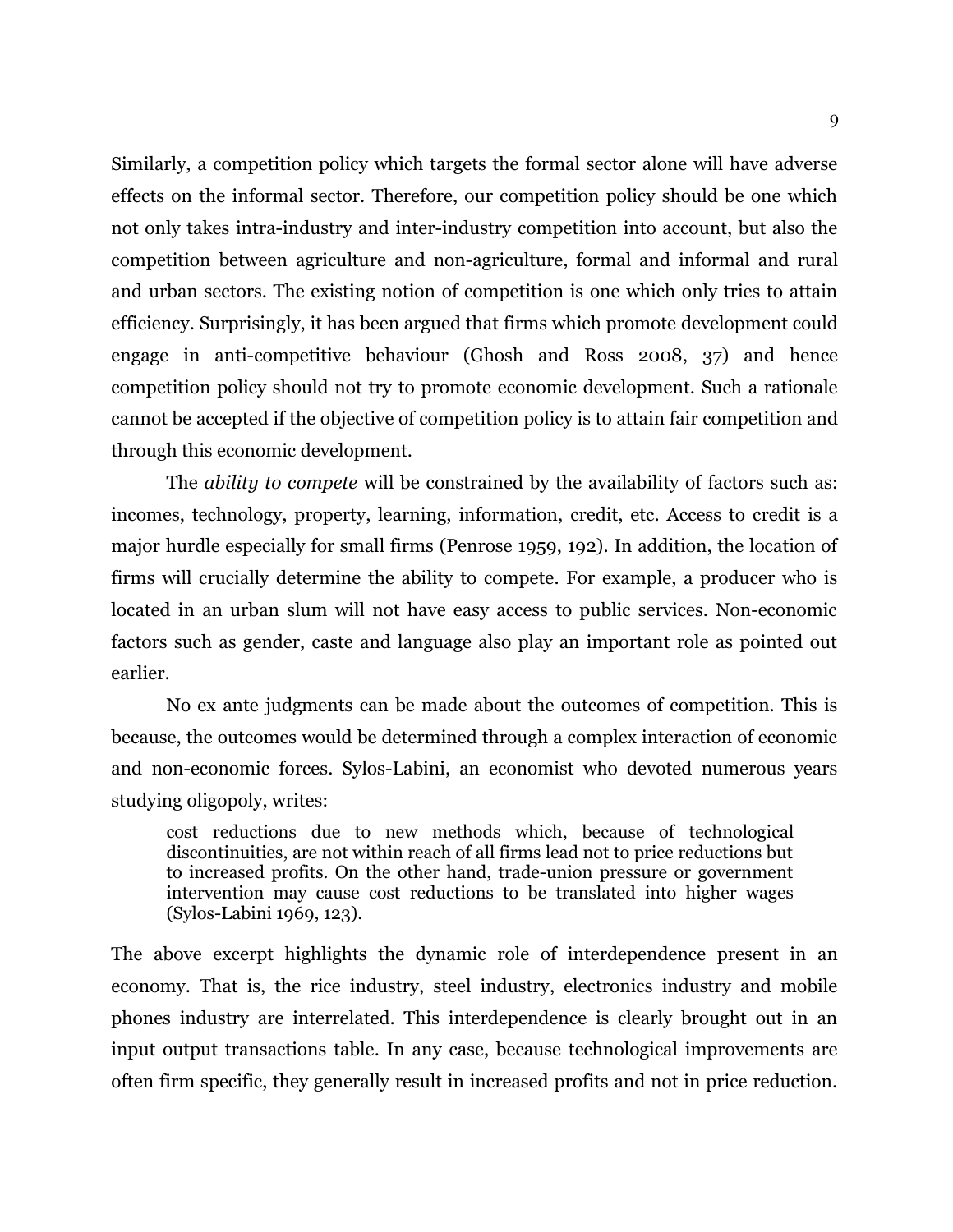Additionally, the presence of institutions such as trade unions help the workers in receiving a portion of the technology-induced profit rise. However, it will be possible to analyse the social benefits by examining variables such as wages, profits, employment, etc in particular industries as well as across the entire economy.

#### **Summing up**

To conclude, economic development is broadly understood as the betterment of livelihood of the individuals in an economy. These individuals, who are both producers and consumers, could be employed in agriculture, industry or services. A sustainable plan for economic growth and development is one where all the producers compete (work together) in such a way that all the participants gain. Such a plan can be devised only if we pay particular attention to the production sphere and take non-economic factors into account. By concentrating our competition policy on the exchange sphere, we are forced to consider ways to only achieve efficient allocation of resources and not the generation of resources. Whereas, the concept of competition ought to be a broader one, which suggests ways and means of increasing output, employment and incomes. In short, a policy to achieve fair competition must be envisioned so that it will promote economic growth as well as development.

#### **REFERENCES**

- Bharadwaj, Krishna (1986), *Classical Political Economy and Rise to Dominance of Supply and Demand Theories*, Hyderabad: Universities Press.
- Bhattacharjea, Aditya (2010), 'Of Omissions and Commissions: India's Competition Laws', *Economic and Political Weekly*, Vol XLV, No 35, pp 31-37.
- Ghosh, Subhadip and Ross, Thomas (2008), 'The Competition (Amendment) Bill 2007: A Review and Critique', *Economic and Political Weekly*, December 2008, pp 35- 40.
- Ghosh, Jayati (2011), 'The Growth-discrimination Nexus', available at http://www.macroscan.org/cur/apr11/cur130411Growth\_Discrimination.htm , last accessed on April 23.